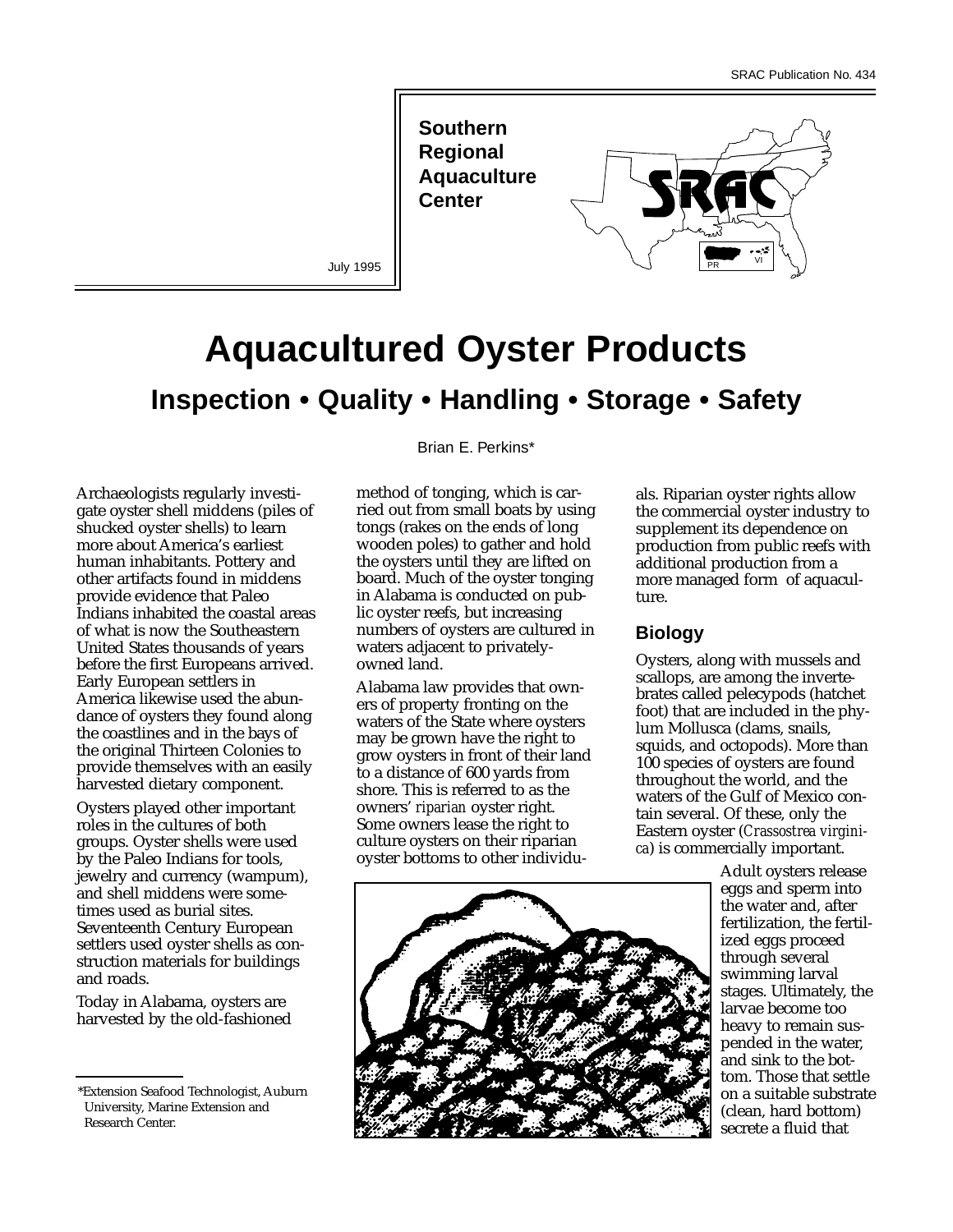cements them permanently to the bottom.

Oysters eat by filtering food from the surrounding water through their gills. Under ideal conditions, an oyster can pump 5 gallons of water an hour through its filtering apparatus. Alabama oysters reach harvestable size (3 inches) in 24 to 30 months.

#### **Inspection**

Because oysters cannot move, they are at the mercy of the surrounding environment. Along with their food (diatoms and algae), tides and currents can bring silt or sand to smother them, predators to feed on them, or microorganisms that they can accumulate and pass up the food chain. For this reason, state and federal health authorities pay close attention to molluscan shellfish.

Like all other varieties of seafood, once oysters are landed at the dock or offered for import, they may be inspected by numerous authorities. Seafood inspection is not the continuous "carcass-bycarcass" inspection associated with red meat and poultry. Seafood is routinely inspected with a frequency determined by past experience or potential for a particular commodity to cause illness.

State and county health authorities inspect all processing plants, grocery stores, and restaurants where seafood is processed, handled, or sold. The U.S. Food and Drug Administration (FDA) inspects seafood processing plants to ensure compliance with federal standards for sanitation, Good Manufacturing Practices, branding, and labeling. The FDA also checks seafood products for pesticides and other contaminants, and assures the wholesomeness of imported seafoods and products shipped across state lines.

The FDA pays particularly close attention to raw, minimally processed, and ready-to-eat seafoods. Because oysters, clams, and mussels are often eaten raw, the FDA's National Shellfish Sanitation Program (NSSP) carefully monitors them from their growing waters through processing, and ultimately to retail outlets. The NSSP *Manual of Operations* is routinely revised by the Interstate Shellfish Sanitation Conference (ISSC), a voluntary group composed of members from FDA, state health regulatory agencies, and industry. ISSC committees and task forces generate revisions and resolutions that are forwarded to FDA for approval. Once the revisions and resolutions are approved, FDA adds them to the NSSP *Manual of Operations*.

Oysters may be placed in interstate commerce only if the growing state's oyster industry and health agency practices are consistent with the NSSP *Manual of Operations*. State health agencies comply by routinely monitoring, classifying, and opening and closing shellfish growing and harvesting waters in the interest of consumer protection. Processors, in turn, attach tags to sacks or boxes of shellstock oysters (live oysters in the shell) noting oyster harvest date and location. Processors must properly label containers and maintain strict temperature controls to minimize bacterial growth.

## **Quality attributes and buying hints**

Like most seafoods, oysters provide sound nutrition. A  $3^{1/2}$ ounce (100-gram) uncooked serving contains 7.9 grams of protein, 3.5 grams of carbohydrate, 2 grams of total fat, 57 milligrams of cholesterol, and 75 calories. Oysters are moderately low in sodium. A  $3^{1}/2$ -ounce serving also provides 100 percent of the USRDA for Vitamin  $B_{12}$  and zinc, plus 65 percent of the USRDA for niacin, and about 35 percent of the USRDA for iron.

Oysters are marketed live in the shell, as fresh, frozen or canned meats, or frozen and breaded. Live oysters are sold by the dozen, by the bushel bag, or in

bushel-fraction boxes. Six live oysters per person is a normal portion, although many people will eat more. Shucked oyster meats are graded and sold according to size, usually in 8-ounce and 12 ounce cups, or in pint, quart, or gallon containers. Allow  $\frac{1}{3}$  to  $\frac{1}{2}$ pint of shucked oyster meats per serving.

If you purchase oysters in the shell, make sure that they are alive. Live oysters hold their shells tightly closed. Tap any oysters with slightly opened or "gaped" shells. Live oysters will respond by closing their shells tightly. Oysters that do not respond are dead and should be discarded. When purchasing freshly shucked oyster meats, choose oysters that are plump and have a natural creamy color and clear liquid.

Raw molluscan shellfish should only be purchased from reputable dealers. All shellstock oysters are required to have an accompanying tag that allows the buyer to trace the oysters back to their point of harvest. Shucked oyster meats must be in sealed containers displaying the processor's permit number. Retail-sized containers  $(1/2)$ -gallon or smaller) of shucked oyster meats must have a "sell by" date stamped on them. Shucked oyster meat containers larger than  $\frac{1}{2}$  gallon must display the "date shucked," and cannot be offered for sale beyond 14 days after that date. In-store "dipping" of oyster meats from larger containers into smaller cups is not legal in Alabama.

## **Preparation**

Thoroughly wash and scrub all mud and debris away from the shells. This is best done with a garden hose and scrub brush. To shuck whole oysters, use gloves and an oyster knife. An oyster knife has a heavy wedge-shaped blade and handle, often made in one piece. It is designed to withstand the pressure required to open oysters. Never use a sharp knife.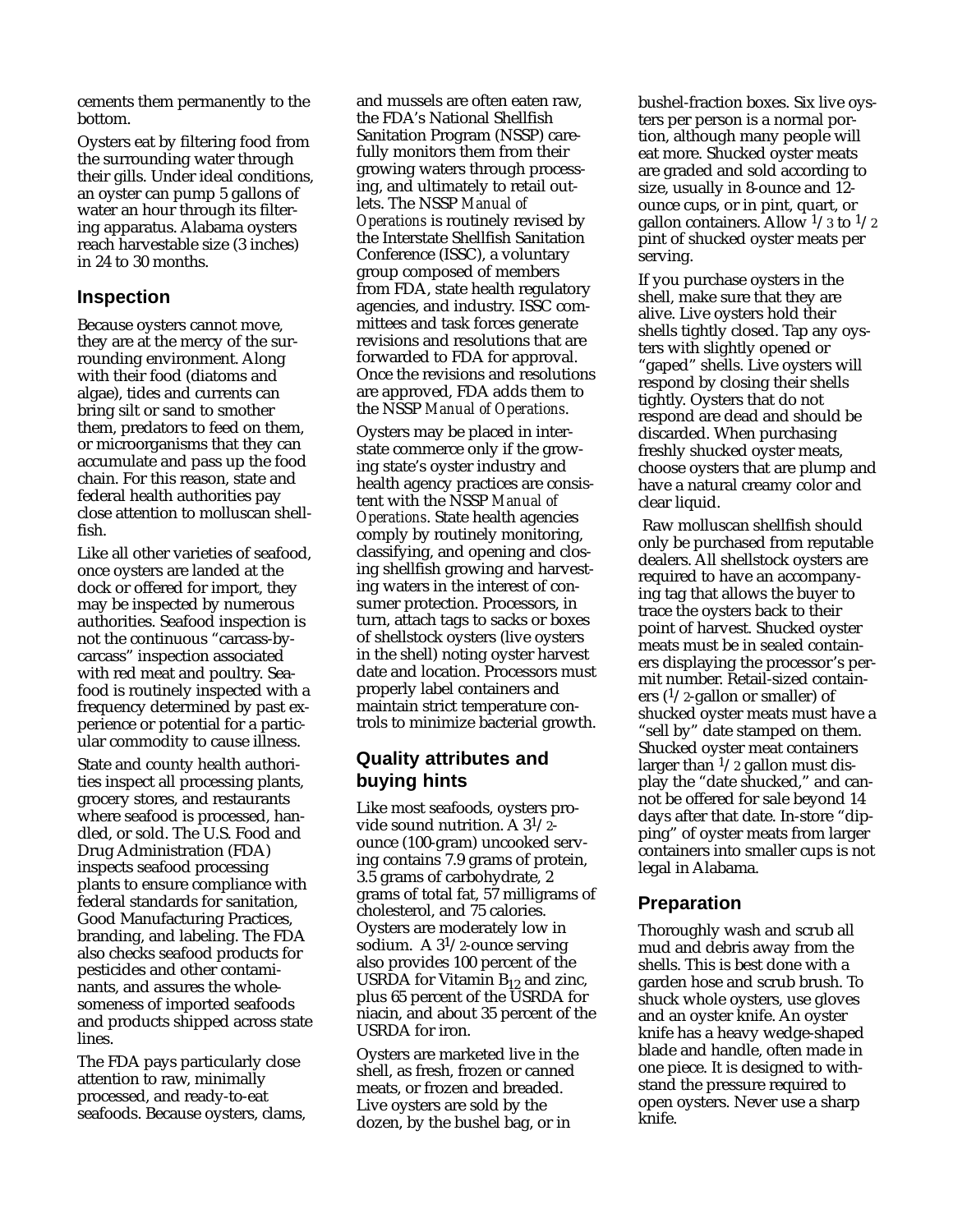The cleanest way to open oysters is to grasp the oyster securely by the thin end or "bill," leaving the hinge (thicker portion) exposed toward the other hand. Then:

- **1.** Insert the oyster knife into the crevice between the shells at the hinge; twist the knife while pushing it firmly into the opening to sever the hinge.
- **2.** Once the hinge is broken, before pulling the shell apart, slide the knife along the inside of the top shell to cut the adductor muscle loose from the top shell.
- **3.** Remove the top shell and slip the knife under the body of the oyster, being careful not to mutilate it, and cut the adductor muscle away from the bottom shell. Remove any remaining shell particles that may be attached to the oyster. Most oysters, except the very largest, can be opened by this method.

An alternate method is to make an opening by breaking part of the shell on the thin end with a hammer. Insert the knife into the opening and slide along the inside of the top shell to cut the adductor muscle. Then cut the oyster meat away from the bottom shell being careful not to mutilate the oyster meat. (This method tends to leave more shell particles on the oyster.)

#### **Preservation**

Oysters to be eaten fresh can be stored in the refrigerator by either of two methods. Shellstock (unshucked) oysters can be stored without ice in ventilated containers in the refrigerator at 35-40° F, and should remain alive for 7 to 10 days. Freshly shucked oyster meats can be placed in sanitized 1-cup or 1-pint containers or plastic freezer bags. These containers or bags should be packed in ice and placed in the refrigerator. Oysters stored by this method will keep for 7 to 10 days.

Oysters can be frozen, but they will be of lower quality than fresh oysters. The simplest method is to freeze oysters in the shell. Place the oysters in a plastic bag, press out excess air, seal the bag, and freeze. The shell and juices provide an excellent natural container for the oyster meat.

Shucked oyster meats can be frozen also. They will maintain a better flavor if frozen in their own natural juices, called liquor. Place shucked oyster meats in sanitized plastic containers or freezer bags. Leave  $\frac{1}{2}$  inch of headspace above oyster meats in plastic containers. Press freezer bags flat against oyster meats to expel excess air. Seal and freeze as quickly as possible.

Oysters frozen by either of these two methods will keep for 2 or 3 months. Do not thaw and refreeze oysters. Thaw overnight in refrigerator only. Thawing under running water washes away the flavor. It is best to use previously frozen oyster meats in preparations like oyster dressing, chowders, or stews where appearance is not so important.

## **Safety**

Any protein food eaten raw poses a greater risk of causing illness than does the same protein food after cooking. However, commercially available oysters (and other molluscan shellfish) harvested from certified waters, packed under sanitary conditions in inspected facilities, and properly refrigerated pose little risk of causing disease when consumed raw by most healthy individuals.

Along the Gulf Coast, we hear a great deal about seafood-related illnesses resulting from the bacterium, *Vibrio vulnificus*. This freeliving microbe occurs naturally in temperate brackish estuarine areas throughout the world. The numbers of *Vibrio vulnificus* in coastal waters increase during the warmer months. Thus, most cases of Vibriosis occur during late summer and early fall.

One way Vibriosis can be contracted is by a puncture wound through which the *Vibrio* bacteria gain entry to the body. The disease can also be acquired by eating raw, undercooked, or minimally processed seafoods, including oysters and other molluscan shellfish. It can range in severity from a condition similar to (and commonly mistaken for) gastroenteritis, with associated nausea, vomiting, and diarrhea, to a lifethreatening primary septicemia.

Everyone who eats seafood with associated *Vibrio* bacteria will not succumb to the illness. Among the groups of people who are more at risk are those with the following conditions:

- **Achlorhydria** (reduced stomach acidity)
- **AIDS**
- **Cancer** (especially patients undergoing chemotherapy)
- **Chronic alcohol abuse**
- **Chronic kidney disease**
- **Diabetes mellitus**
- **Inflammatory bowel disease** (or other diseases requiring immunosuppressive drugs)
- **Liver disease** (including cirrhosis and hemochromatosis)
- **Steriod dependency** (for such conditions as chronic obstructive pulmonary disease)

To summarize oyster safety in simple terms, the commercial oyster industry and its related commodity organizations, along with county, state, and federal health agencies, assure that the vast majority of consumers will receive safe, wholesome, and nutritious oysters. Unfortunately, a certain portion of the population (listed previously) has a higher risk of succumbing to illness. Still, there are several steps that consumers can take to minimize the risk of illness:

■ Since harmful microbes are killed by heat, high-risk individuals should enjoy oysters and other molluscan shellfish cooked.